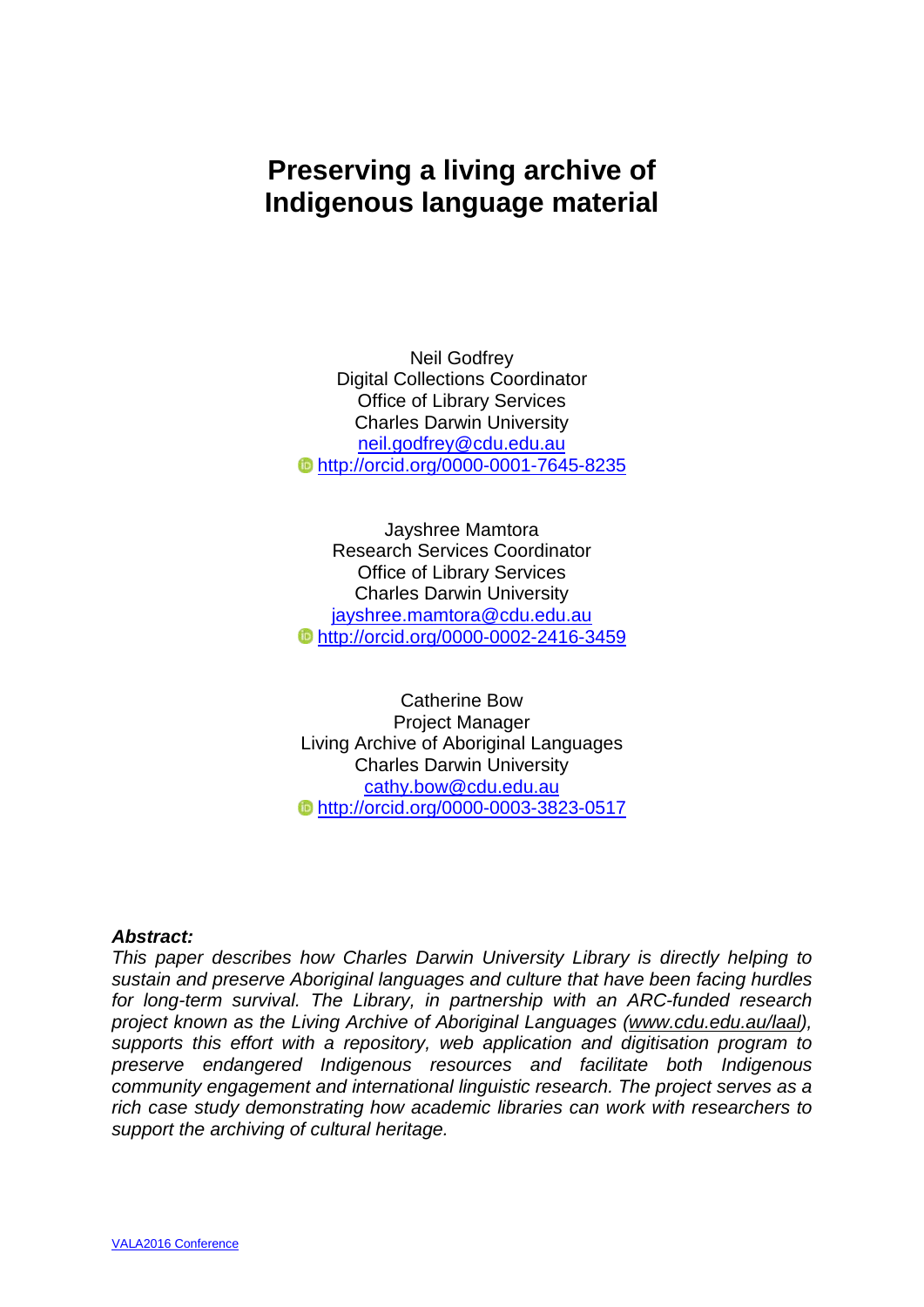## **Introduction**

### **Background**

Globally, over the last 10 to 20 years there has been a major push by libraries to preserve, through digitisation, valuable resources that hold cultural, historical or linguistic importance. Added impetus was given by the World Summit on the Information Society (2005) in Tunis in 2005. The signatories to the Tunis Agenda for the Information Society committed themselves to "working earnestly towards multilingualisation of the Internet" and "local content development, translation and adaptation, digital archives, and diverse forms of digital and traditional media, and recognise that these activities can also strengthen local and indigenous communities" (World Summit on the Information Society, 2005, §53). Furthermore, in the UN Declaration on the Rights of Indigenous Peoples (2007), under Article 13, Indigenous people have the right "to revitalise, use, develop and transmit to future generations their histories, languages, oral traditions, philosophies, writing systems and literatures"; and under Article 14, "to have access, when possible, to an education in their own culture and provided in their own language". Remarkably, Australia was one of four countries to vote *against* the Declaration.

Preservation and access to Indigenous knowledges continues to be a cornerstone of many global as well as national agreements. In this context, both preservation *and* access are equally important areas to be addressed. Nakata (2007) talks about libraries playing an ever-increasing role in the provision of services to their Indigenous communities, and to improving digital access to Indigenous knowledge, and about the "need to bring information closer to the community through new technologies and multipurpose venues" (p. 99). This is a core issue because it assumes the focus is the Indigenous community, whereas in actuality the Indigenous community often has the least access. In reality, there are terabytes of documentary knowledge materials residing in institutions across the world, collected as part of projects or 'initiatives' that "come and go" (Nakata, p. 100), but are rarely accessible by the people with a vested interest in the content. However, in his paper, Nakata notes work being carried out in the Northern Territory and Queensland, at Libraries and Knowledge Centres (Northern Territory) and Indigenous Knowledge Centres (Queensland), to document and store relevant knowledge locally (p. 101). What needs to be done, in Nakata's opinion, is to carry out a "form of repatriation" (p. 100) of those knowledge resources that are not necessarily held locally, but that have a significant bearing on upholding and strengthening Indigenous communities. Thus, in terms of the value and significance of preserving written Indigenous language materials, this is incalculable when culture and language are inextricably linked.

Sadly, in the current context of Indigenous communities in Australia, there are problems and challenges on many different fronts. Whilst it is not the purpose of this paper to document these, it is relevant to note the consequences. Most significantly, there has been an interruption of knowledge pathways – the way or manner in which knowledge is communicated between the generations – through the loss of intermediate generations due to dysfunction, leaving only an elderly generation (grandparents), and a traumatised younger generation (grandchildren). Given the Indigenous tradition of knowledge transfer – primarily orally, through stories, dance and music – when the old people die along with the language they spoke, so too does the knowledge contained in the language. Knowledge transfer is also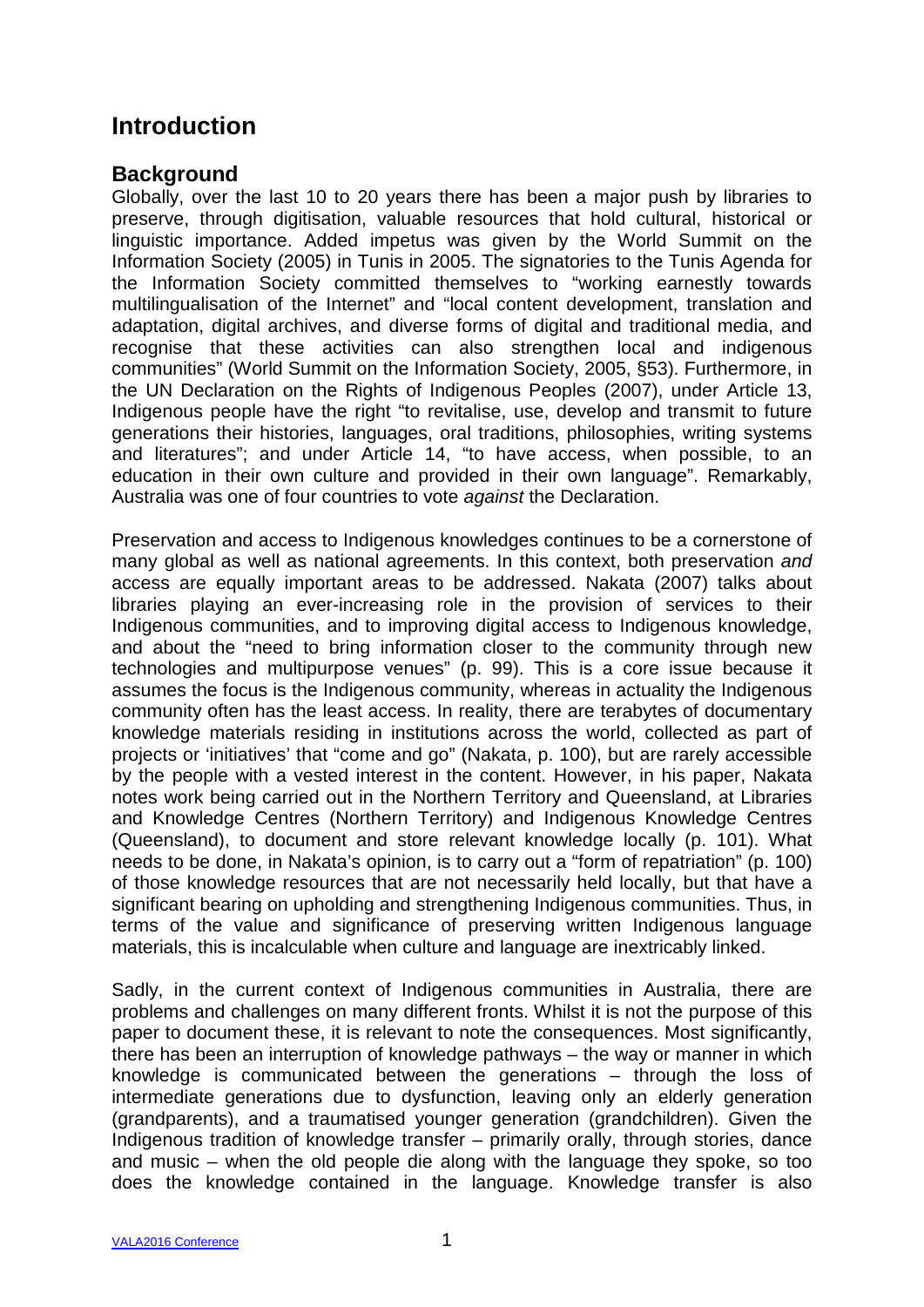interrupted when the recipients belong to a less-rooted generation, in the sense of place and social structure, and a generation more comfortable with an informationconnected world that is nevertheless less tangible. This is an issue not just in Indigenous communities, but also in non-Indigenous communities. However, the impact in terms of cultural loss is hugely significant within Indigenous communities, which cannot fall back on written knowledge materials as easily as Western societies. Therefore, access to available written cultural materials is not just important, it is critical to the wellbeing of Indigenous communities.

First Languages Australia's report on its National Indigenous Languages Collections Strategy (2015) notes that "Little contemporary material representing the lives, knowledge and cultures of Aboriginal and Torres Strait Islander people is being collected within many of the key collection agencies" (p3) and asserts the imperative for agencies and institutions to reconceptualise these collections and the needs of Indigenous peoples in respect to access to their own materials.

This paper introduces the *Living Archive of Aboriginal Languages*, an open access, online repository of written materials in Indigenous languages of the NT, established in 2012. The Archive was conceived to collect and digitise Aboriginal language materials developed for the bilingual education program in the Northern Territory, and make these resources accessible within the communities where they were originally produced, as well as to the wider population. This major initiative consolidates the work being done in the knowledge centres across the Northern Territory and northern Queensland.

#### **Situation in Northern Territory**

The Northern Territory (NT) of Australia represents a land area of 1.4 million  $km^2$ , with a population estimated to be 244,300 (Australian Bureau of Statistics, 2015). What is unique about the NT is that more than 30% of its population is Indigenous, and that they are now recognised as owners of 49% of the land. Over two thirds of the Indigenous community live in remote communities. The majority speak an Indigenous language at home but have low literacy rates for English, which is a second, or often third or fourth language for them. There are approximately 40 distinct Aboriginal language groups across the NT (NT Department of Local Government and Community Services, 2015), each with its own set of cultural traditions and practices.

A large number of written resources are available in Indigenous languages of the Northern Territory. In 1973, the Australian Federal Government established a program for children in remote NT schools to be educated first in their mother tongue, before transitioning to English. During this era of bilingual education, a series of resources were produced in Indigenous languages to support these programs. Literature Production Centres (LPCs) were established to produce books and teaching materials in the Aboriginal languages of those communities selected for bilingual programs (Bow, Christie and Devlin, 2014). The LPCs employed Aboriginal literacy workers who were fluent and literate in the local languages, a 'teacherlinguist', and often a supervisor who operated an offset printer, and later more sophisticated printing tools.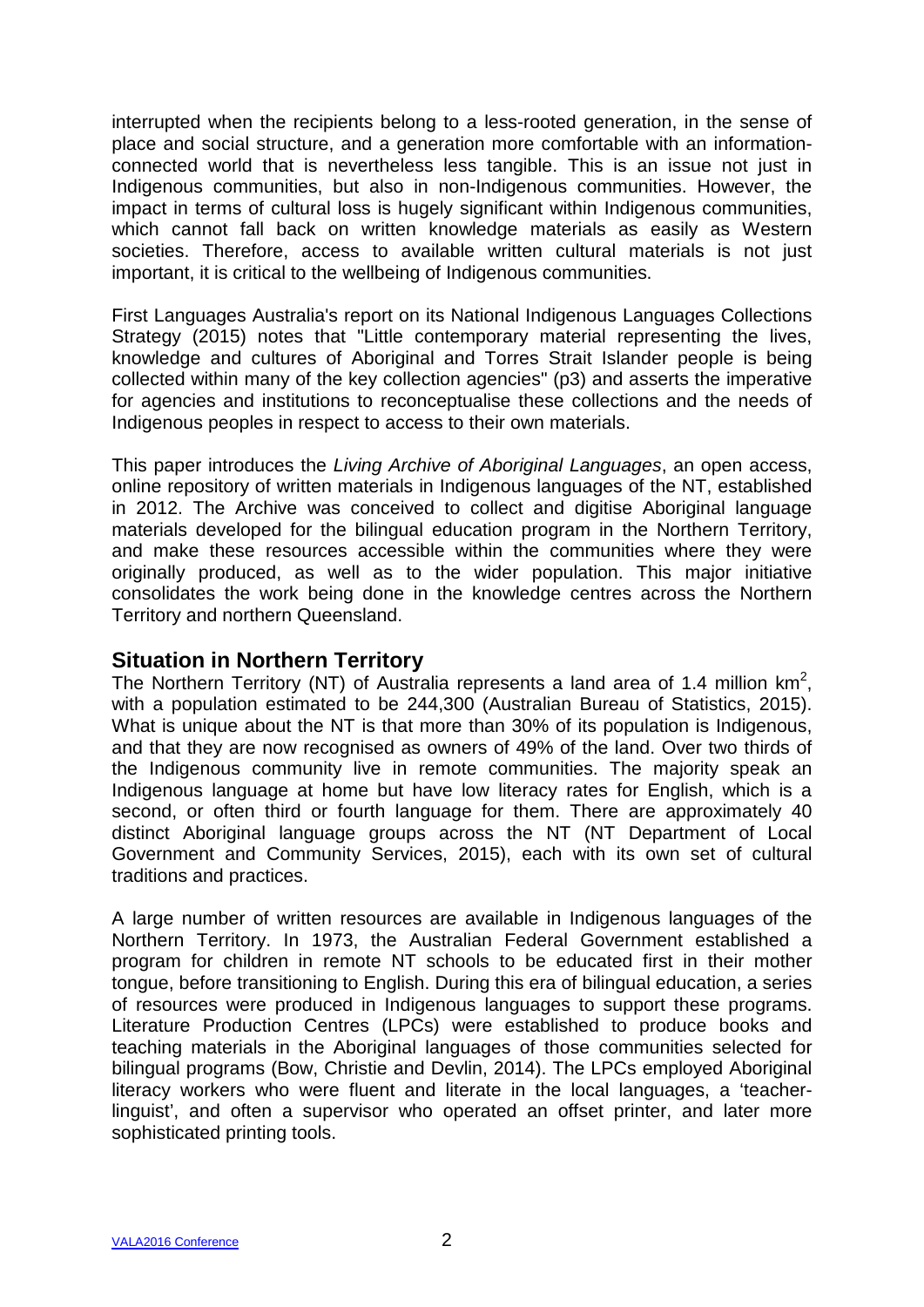As described by Christie, Devlin and Bow (2014), "the LPC workers would collect stories, often recorded on tape from community elders, then transcribe, translate (sometimes), edit, illustrate, format, print and distribute them" (p. 49). The subject content was richly varied: "old time children's stories, pre- and post-contact histories, books about the environment, hunting, bush medicines, ghost stories, creation stories, stories of memorable events … life stories, conception stories, and cautionary tales" (p. 49). Teacher-linguists led the teams in developing vernacular literacy programs and produced teaching materials that included these readers. The books were always very slight, only a few pages in length, with production runs of between 100 and 200 copies. In addition, bilingual newspapers and magazines were also sometimes produced.

The preservation of this wide range of published materials from these and other language programs around the NT has been unsystematic. Some institutions have established collection and preservation projects; for example, Batchelor Institute's Centre for Australian Languages and Linguistics (CALL) maintained a physical archive of materials produced in its training programs, as well as previous initiatives such as the Aboriginal Languages Fortnights and the School of Australian Linguistics. Some materials are stored in the Australian Institute of Aboriginal and Torres Strait Islander Studies (AIATSIS), which has specific access restrictions. The Northern Territory Library (NTL) and Charles Darwin University (CDU) Library maintain collections of materials, and in the case of CDU Library, many of these materials are safeguarded in a special collection under restricted access conditions. There have been some efforts at preservation by digitisation; for example, the NT Department of Education has funded some small, local digitisation efforts in Papunya and the Katherine regions. NTL has invested heavily in achieving its mandates: to collect, preserve and make accessible the Territory's documentary heritage; and to provide public library services in partnership with local government authorities. This has been achieved through the development of Knowledge Centres in a number of remote Indigenous communities, the establishment of the *Community Stories* database, a digital archive of historical and culturally significant materials in NT communities, and the *Remote Indigenous Public Internet Access* (RIPIA) project, which aims at "developing digital literacies that can help communities develop crossgenerational engagement with culture, history and language" (Northern Territory Library, 2015).

# **The problem**

From the late 1990s, Government support for bilingual programs in the Northern Territory was gradually reduced (Devlin, 2009), and many programs and LPCs closed (though some schools still maintained programs). In many areas, the books they had produced were being lost. A few educators even actively sought to destroy the Aboriginal language books they found in the formerly bilingual schools (Bow, Christie and Devlin, 2014), but overall there was alarm that a unique body of Indigenous literature was in danger of being lost, contrary to Article 13 of the UN Declaration on the Rights of Indigenous Peoples (2007). Digital archiving provides a means to preserve these materials of enormous cultural value, as well as opportunities to allow access for a wide audience.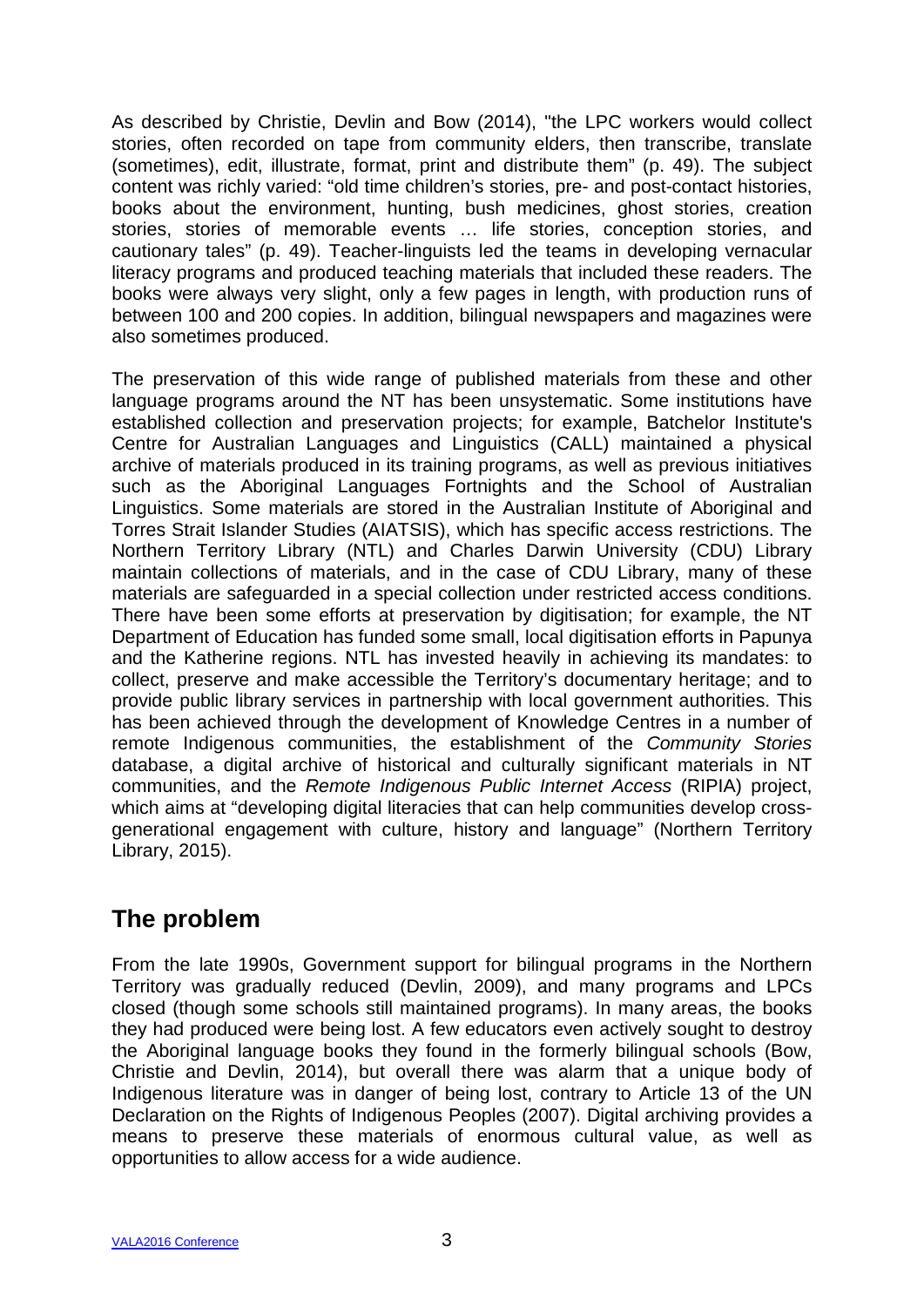## **The response**

In 2011, Professor Michael Christie and Associate Professor Brian Devlin of Charles Darwin University, concerned by the endangerment and loss of these valuable materials, applied for and were successful in securing funding from the Australian Research Council (ARC) to recover, archive and share these language resources. The *Living Archive of Aboriginal Languages* began in 2012 as a research facility, to enable academics to access these materials. In addition, a major goal of the project was to make the language materials accessible to the Indigenous communities that originally produced them, thus instigating the "repatriation" called for by Nakata (2007, p. 100). Building on the existing institutional support for preserving these materials, the Charles Darwin University team invited partnership from the Australian National University (ANU) and the Northern Territory Department of Education; and when funding was renewed in 2014, they were joined by Northern Territory Library, Batchelor Institute of Indigenous Tertiary Education, and the NT Catholic Education Office.

### **The role of the Library**

The remainder of this paper will focus on the role of CDU Library in developing and making accessible the language archive, in particular. The Library was responsible for the repository, web application and digitisation program to preserve the endangered Indigenous resources and to facilitate both Indigenous community engagement and international linguistic research.

A key contribution to the project was the Library's expertise in knowledge and resource organisation and its management in relation to creating, storing, preserving and sharing the type of materials included in the *Living Archive*. Furthermore, the Library played a crucial role in the establishment of the Archive by providing ongoing technical information management support needed to ensure its success and sustainability. The CDU Library hosted the Archive in its institutional repository, known as CDU eSpace, which uses Fez, a web interface to Fedora that was developed by the University of Queensland library. The repository allowed the project team to upload metadata and digital artefacts, which could be accessed through a custom-made website, as well as be harvested by OAI-PMH (Open Archives Initiative Protocol for Metadata Harvesting) and other relevant harvesters, such as OLAC (the Open Language Archives Community).

## **Challenges**

The *Living Archive* project had specific requirements that made it unlike other Indigenous language archives, in that it contains only works in the languages of the Northern Territory, focusing on stories in the language rather than works about those languages. Instead of linguistic notes and wordlists and elicited sentences, it is populated primarily with a unique body of literature in the Indigenous languages. It was also intended to make this collection open access: it was to be a tool not only for linguists and other researchers but also for the members of the Aboriginal communities that produced the literature in the first place. Other language archives,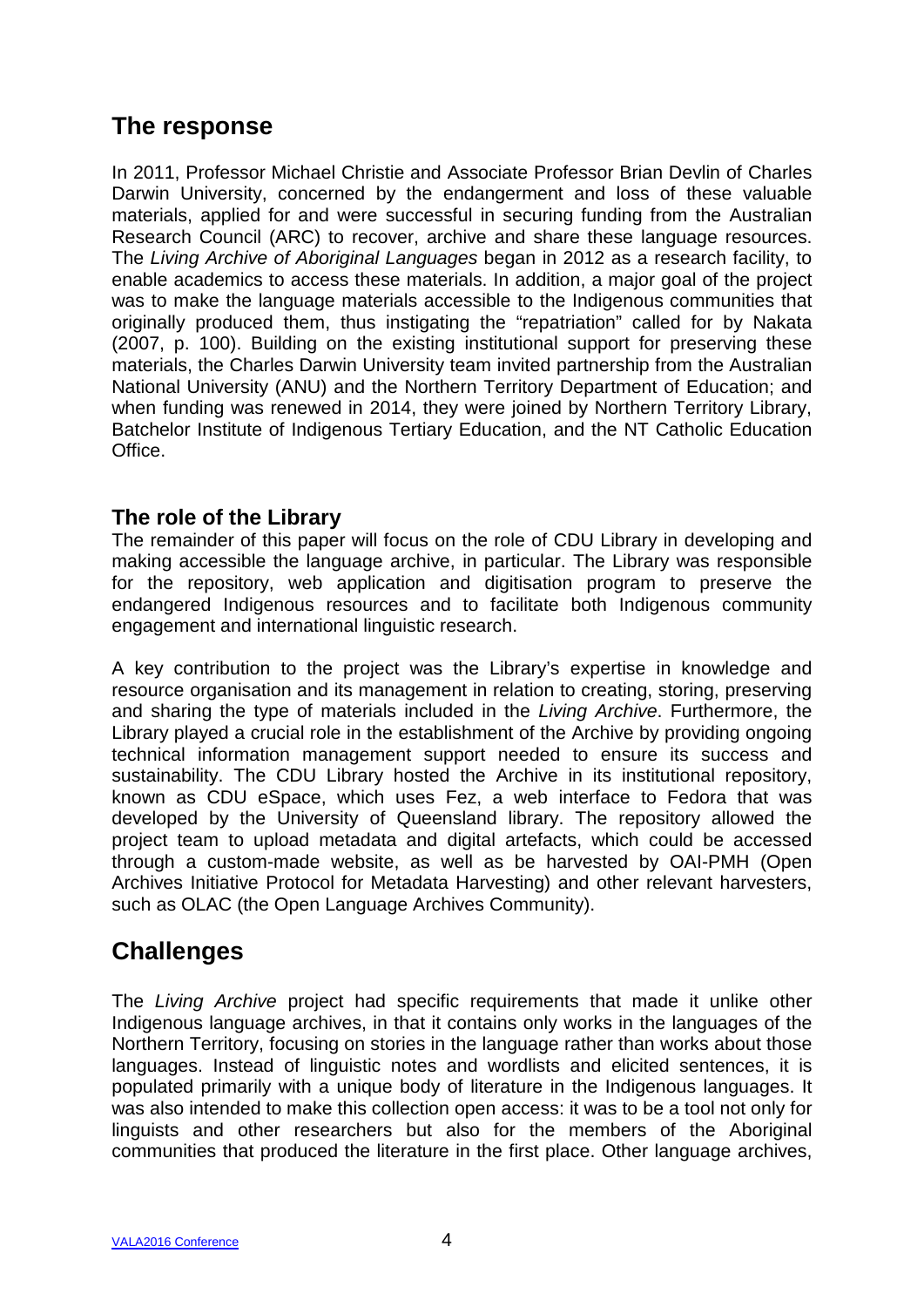such as those of AIATSIS, have wider collection policies, but they are not always readily available to the public.

There were considerable challenges when handling this material, to do with scanned formats, optical character recognition (OCR), language, text versions and non-standard language characters. It is important to note that from the outset, the Library worked closely with the project team, as well as other project partners. The Library brought its special skills and knowledge and combined them with the skills and knowledge of others in the project. Given the unique challenges surrounding this project, described in more detail below, a collaborative approach was taken.

### **Digitisation of materials**

The first step was for the Library team to digitise the materials using its Atiz scanning equipment to create image files. As for the quality and technical aspects of the digitisation process, the Library had the equipment, the software and expertise, so it paved the way by doing the initial digitisations, learning the settings required for the equipment and software editors, the appropriate workflows, and so forth. From there *Living Archive* editors were trained to take over the responsibility. The Library collaborated with ANU where other materials were being scanned, to ensure consistency of quality, size, and so on.

Given that the focus was on preservation of the texts, it was decided it would be preferable to scan mater[i](#page-15-0)als to PDF/A<sup>i</sup> rather than PDF files, given that PDF/A was said to be the standard for longer-term preservation. However, after having scanned a few batches as PDF/As, it was found that OCR did not work with PDF/A files that contained special characters, so staff reverted to PDF file creation.

#### **Text variations**

For the materials to be maximally useful to both researchers and the local community, it was decided that text versions should be available for each item. The Library used ABBYY FineReader<sup>[ii](#page-15-1)</sup> as the OCR software to extract the text from the PDF files. While the OCR software gave a reasonable first draft of the text, each page needed to be carefully edited to match the source image. This was challenging, with some of the materials using a variety of fonts, and some even handwritten, and some images faded or words cut off the edge of pages. Once the PDF was created with ABBYY FineReader, it was discovered that any errors within the OCR text were preserved, making the PDFs not fully searchable. After some time, an image-only PDF was created, which then provided the searchable text in a separate plain-text (Unicode) file.

There were other more awkward dilemmas faced, even at this level. For example, some printed stories contained annotations, or certain words were crossed out and corrected by hand. There was no way of knowing the origin of the alternative text or why it had been entered. Was the original script wrong in places? Or was the amended text someone's effort to use the same book to teach another dialect of a language? Which text should then be selected to be OCR'd? Not only were occasional words like this, but in some books whole paragraphs, even every paragraph, were re-written by hand in a script with alternative spellings or words.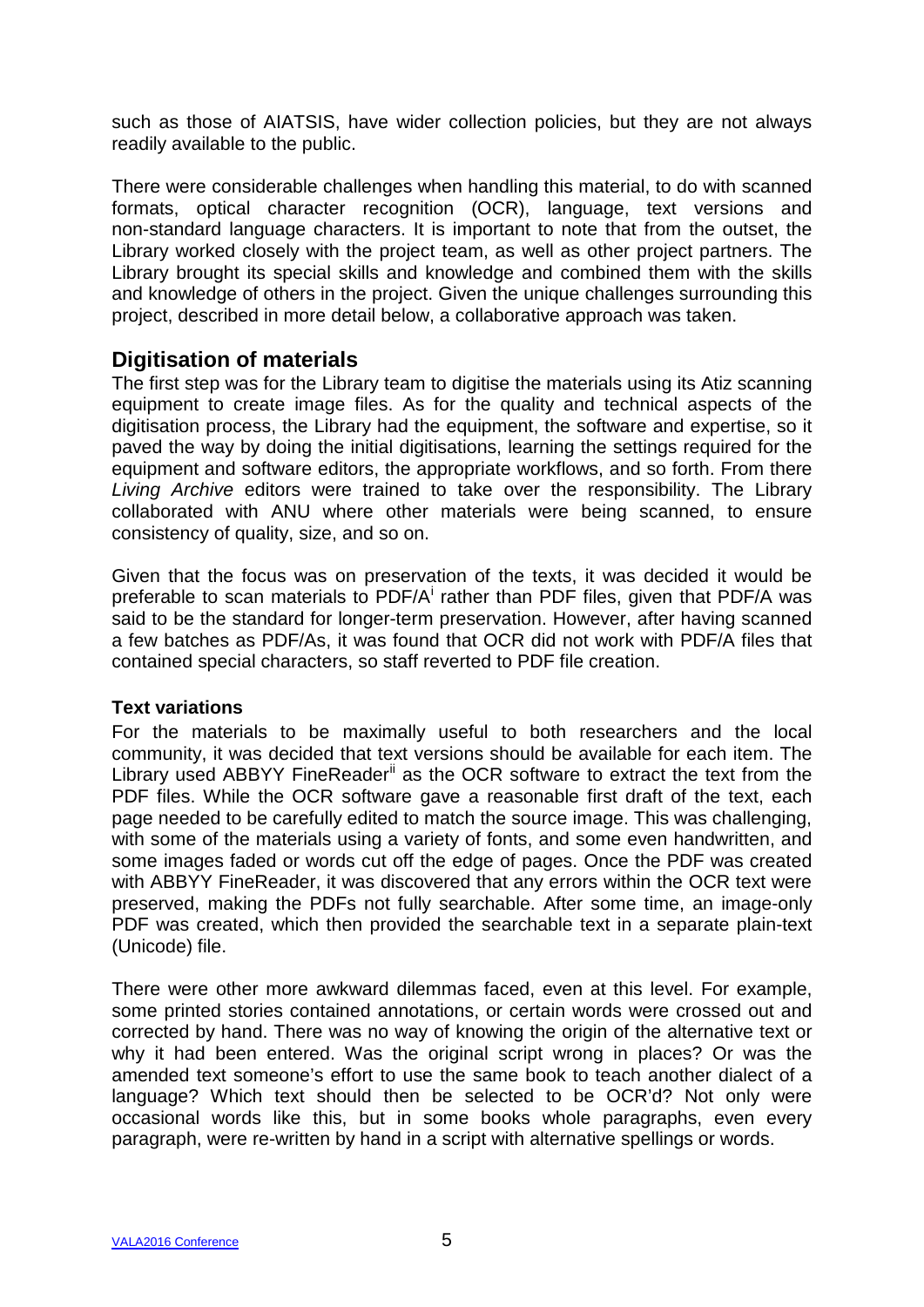It should be recalled that these books were an endangered species. The copy in hand may have been the only copy known to still be in existence. Advice from Aboriginal language experts was sought, and as a rule, OCR options for text variants were entered, together with the many handwritten alternative spellings. In some cases that meant there were two alternative OCR searchable text files for the same book. Further development of the Archive involves language authorities verifying these texts and annotations. The Library became an integral part of the *Living Archive* project team.

#### **Languages and non-standard language characters**

Another challenge was in working with non-standard language characters. While all Australian languages are written in a Latin script, some languages, for example, Anangu and Yolnu, include special characters such as underscored letters (d, t, l, n, r) and other such as ä and n (plus their capitalised forms) (AuSIL, n.d.). The use of Unicode fonts in both the metadata and the content solved many of these problems; however, it added an additional layer of complexity. The use of an Australian font and keyboard program from the Australian Society for Indigenous Languages (AuSIL) made the input of special characters less complex; however, some adjustments needed to be made within the CDU eSpace repository and the website, to correctly display these characters. In addition, the multilingual support available within the OCR software does not extend to Australian Indigenous languages, so special Unicode characters were added to the language set used. Initially, the Library experimented with adding custom dictionaries to assist the OCR process, but with over 25 languages to work with this became untenable.

Following best practice in language documentation (Bird and Simons, 2003), it was decided to follow the international standard for identification of languages, that is, ISO 639-3. The Standard worked well in the majority of cases, despite some discrepancies in the spelling of language names; however, in some cases these did not meet the requirements of Aboriginal languages with their own unique structures and relationships and naming conventions. There was little the Library could do that was standards-based to meet the specific requests of the *Living Archive* team and there was a reluctance to resort to an *ad hoc* solution. Based on advice from Aboriginal language experts, modifications and additions to the existing standard were suggested (Bow, Christie and Devlin, 2014), retaining the ISO 639-3 codes where possible, and supplementing these with internal-use language codes.

#### **Organising the collection**

The Library team was also able to offer expertise, specifically to support the project team in organising the collection. Many of the books, about 3,000 titles, were recorded in Trove, the National Library of Australia (NLA) database, but many of the records were sparse or incorrect. Some were attempts to record books that consisted entirely of a language that no one at NLA understood. What was needed were ways of structuring the collection according to languages that were not widely known and that themselves often involved sub-languages and groupings that defied conventional structures, and according to a diversity of formats, topics and genre types, some of which would be distinctive in terms of the particular knowledges represented and the local Indigenous themes of the different books.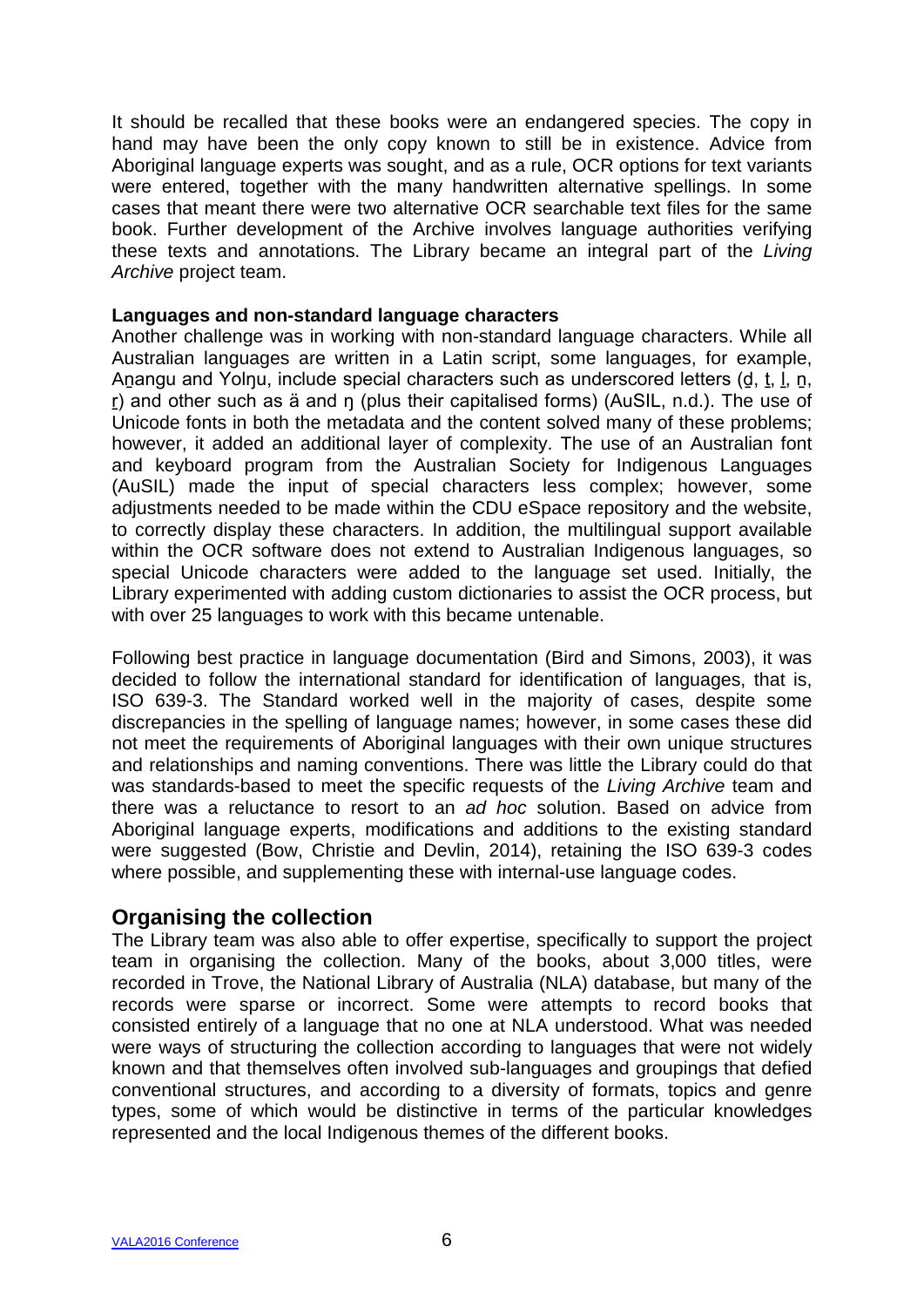Even where the NLA's records were accurate, they were far from complete. They lacked the richness of detail that was needed to create a *living archive* to be used by both Aboriginal peoples and researchers, and the general community in a "living" sense.

The project team was also interested in ensuring that their collection would be harvested by the National Library's Trove database. Owing to existing links between the Library and Trove, special arrangements were made to ensure the *Living Archive* was harvested and presented as a discrete collection, that is, not mixed up with other collections that had been harvested (for example, research papers, historical photographs).

#### **Making the collection accessible to researchers**

The language metadata question was critical for both of the intended audiences of the *Living Archive*: the linguistics researchers and Indigenous communities. The most useful and recognisable terms and structures needed to be available for the Indigenous communities; and it was essential that the repository "talked to" others interested in linguistic research. The project team had to ensure the *Archive* could be linked to other language archives, which meant using OLAC (Open Language Archives Community)<sup>[iii](#page-15-2)</sup> standards. OLAC is an extension of Dublin Core, so in principle it was not difficult to add to the repository, and create a crosswalk to map between terms used in OLAC, MARC and MODS.

The Library was able to advise the project on options for searching and browsing terms of interests in inter-archival sharing. This enabled the Library and the project to identify properties that would be of potential interest to other specialists, and to select and add those extensions that it was felt the Living Archive could usefully contribute. The selection of fields from those recommended by OLAC was negotiated based on the metadata contained in the published resources and considered of interest to the target audiences. The Library and project team worked closely together to facilitate this critical function of the project.

#### **Metadata**

Various iterations of edit forms to be used by data entry editors were assessed. Where it was possible to assist with quality control by creating controlled vocabulary lists, this was done. A long list of 'author types' was added, including illustrators, photographers, translators and editors. However, in some cases books listed a whole classroom of children as the authors (all first names only). Then there were 'original story tellers' as well as the transcribers who were writing down what they were hearing from a 'storyteller', and were often distinct from 'authors'.

A workflow was designed to maintain a record of 'actions', to enable tracking each item through the various stages of processing (as the item is digitised, OCR'd, uploaded, and so forth). This was related to processes required to establish intellectual property rights. Legally, the copyright of most of the books belongs to the Northern Territory Department of Education. However, the project was to be a *living archive,* involving the communities for whom the literature was intended and from whence it was produced. Therefore, before any work could be permitted to be on open access in the repository, attempts were made to locate the original storytellers and those responsible for putting the books together. Often this meant talking to their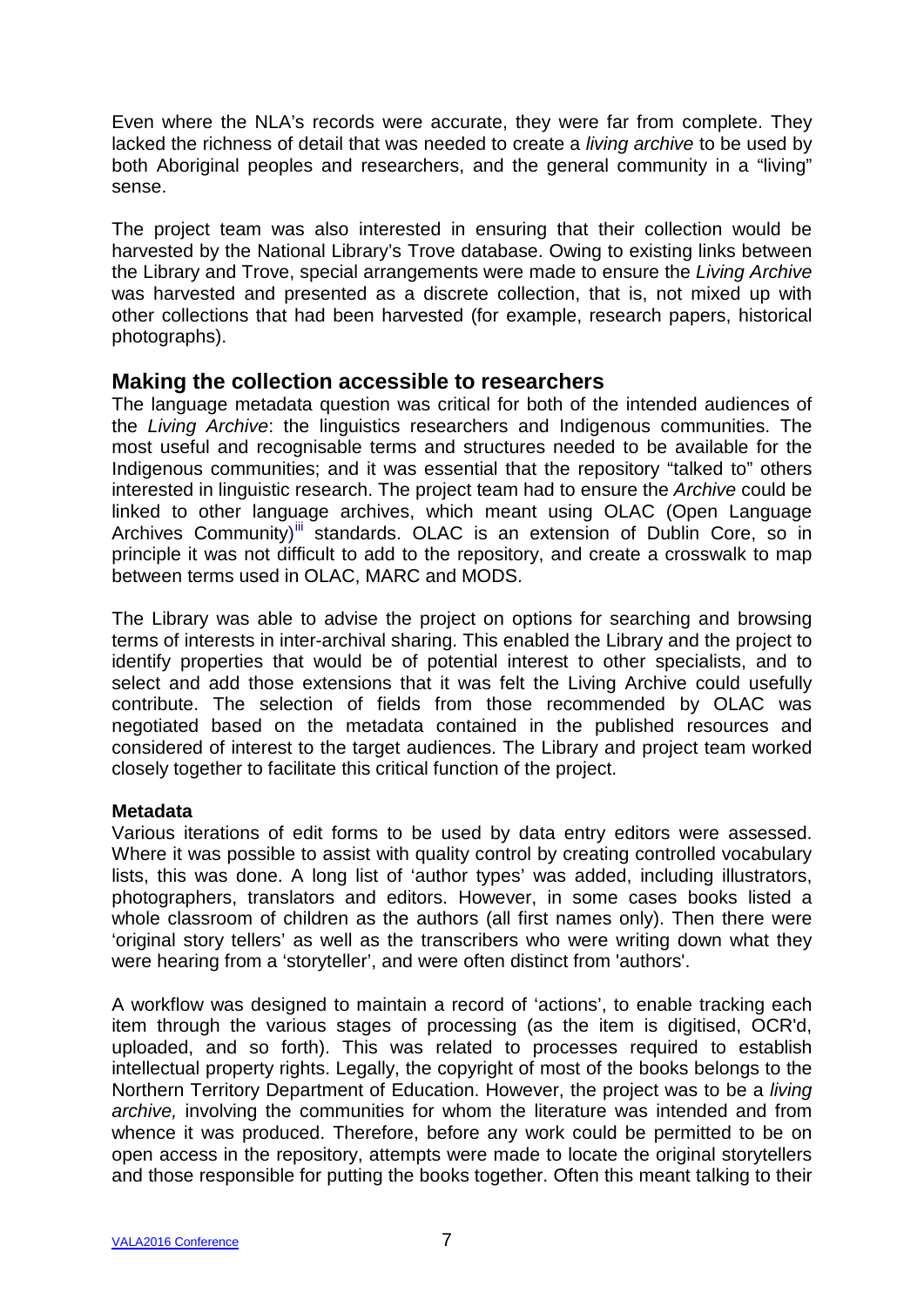descendants; or, where individuals could not be identified or were no longer living, the communities responsible. Records were therefore kept of attempts made to track down copyright permissions from the respective communities and individuals.

In terms of quality control, the Library designed and trialled data entry forms. This allowed an exploration of variations in how the data was to be displayed; following which revisions would be made. For example, special needs were configured such as warning notices, to appear at appropriate landing pages to inform users when a resource was likely to include photographs of deceased persons, community sources and the geographic origins of a story that may in fact be different from the community that produced it, along with notices about rights permissions.

# **Organisation**

The collection of materials consisted of basic readers, stories of historical reminiscences, creation stories, stories of daily life, and so forth. The traditional way of organising various formats, genres and subject matter in libraries is well known, but would there be any point in organising material intended to be a daily resource for Indigenous communities in this way? Would it even be appropriate for linguistics researchers?

The Library expertise was able to contribute towards determining the various ways the resources were to be described, browsed and searched. It is not always easy to distinguish form from genre from subject when trying to sort unique materials for diverse audiences. Where there existed no standard controlled vocabularies specifically catering for this special language material, cataloguing and metadata librarian skills were able to make significant contributions to the way the materials were organised, structured and described.

Western organisations of knowledge are not always appropriate for Indigenous ways of knowing, and that this needed to be kept in mind when engaging with the "knowledges" of Aboriginal peoples (Christie, 2005). It was agreed that the materials should be primarily organised according to two criteria: language and community. In only a few cases was there a one-to-one mapping between these two fields, in most cases either one community included several languages; or one language was spoken across several communities. Language identification was fairly straightforward, since it was known which languages were used in which communities, and inferences could be made based on the origin of the materials.

What resulted was a dialogue between the Library and project staff, which resulted in solutions for classifications and controlled terms. The Library was able to contribute its knowledge of how the software worked, how internet searching worked, how indexing for browsing worked, and so on, as well as having experience and understanding in how standards applicable to controlled vocabularies and knowledge organisation worked.

Below are some of the controlled vocabularies that were finally approved as an example of the way the collection is being shaped for specific purposes and functions: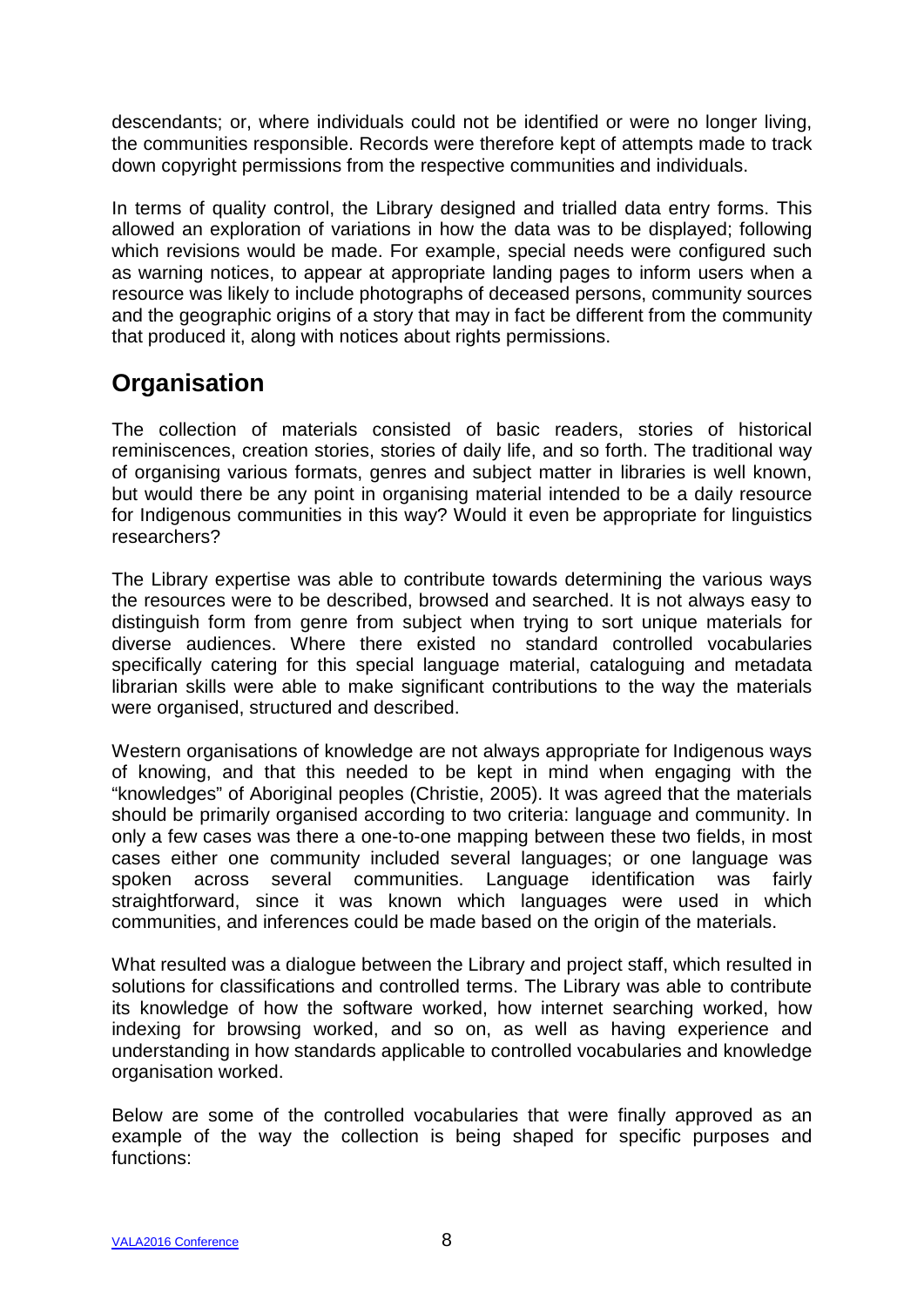| <b>Type of Resource (Dublin Core)</b>    | <b>Category and Related Genre</b> |
|------------------------------------------|-----------------------------------|
| <b>Interactive Resource</b>              | Instruction                       |
| Interactive Resource (EPUB) Moving Image | Interview                         |
| Sound                                    | Language instruction              |
| Still Image                              | Map                               |
| Text                                     | Memoir                            |
|                                          | <b>Narrative</b>                  |
|                                          | Song                              |
|                                          | Translation                       |
|                                          | Traditional                       |

Ensuring the open access status of the collection was not a routine outcome of simply adding the records and attachments to the repository. Ongoing testing to ensure the Library's repository was being harvested as comprehensively and regularly as had been anticipated resulted in troubleshooting and learning curves that drew upon the expertise of colleagues interstate. Given the improvements being made to the repository and the way its data was becoming increasingly accessible, both the Library and *Living Archive* project itself were benefitting.

## **Accessibility**

The language materials are primarily useful to speakers of those languages, and to others willing to engage with the owners of the languages, thus bringing the community of speakers into an engagement with interested people from around the world, and enhancing the "living" nature of the archive. For this reason, developing an interface useful for people who may not have advanced text or computer literacy skills is a high priority and makes this archive quite different from those designed specifically for researchers.

The standard interface to the Library's eSpace repository was not suitable for users who are not familiar with library online databases. What was needed was primarily a graphical public webpage where potential users with relatively little experience in navigating library pages could access and use the materials in the archive. It was essential that this graphic interface work seamlessly with the repository collection. The result was a highly visual webpage with an interactive map of the Northern Territory and clearly marked access points via language areas (represented by coloured shapes), and communities represented by geo-location points (Figure 1). A video screencast demonstrates the use of the archive site [\(http://laal.cdu.edu.au/app/public/images/videos/LAAL\\_demo\\_complete.mp4\)](http://laal.cdu.edu.au/app/public/images/videos/LAAL_demo_complete.mp4). An accompanying project site gives background and topical information about the project and related activities, and a social media presence is also in place.

Another detail attended to was the thumbnail images of the books (Figure 2). For the *Living Archive* collection, these were not just decorative extras, but were crucial for a service to be provided for an audience that was to include users in remote communities with limited literacy skills. Using the map and thumbnails allows users to navigate the site without needing to type or read much text.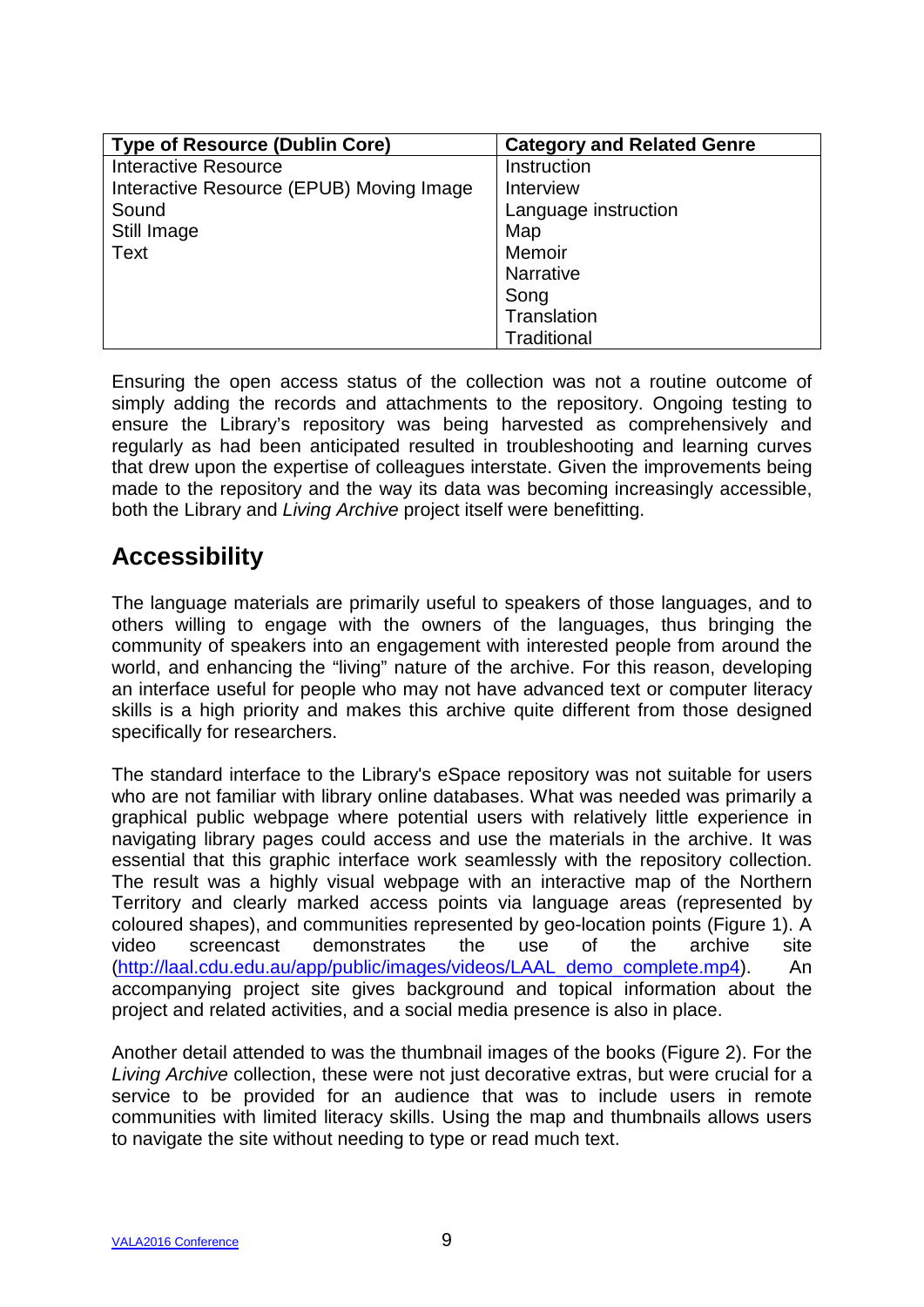### **Community engagement**

The establishment of the Living Archive has created many opportunities for communities to re-engage with the materials in digital formats. This engagement has taken a number of forms, with anecdotal evidence for positive responses to the availability of the materials in digital form. Examples include:

- In a central Australian community, books previously available only in hard copy through the school library were shown to other members of the community in digital form on the Living Archive. People at the local Women's Centre, Arts Centre and other community groups expressed interest in studying the materials to develop their literacy skills and engage with stories published in their language 30 or more years ago.
- In an English-only school in southern Arnhem Land with no history of bilingual education, a non-Indigenous teacher shared a Kriol story from the Living Archive with her class. Hearing their language used in the classroom, the teacher said the students were "at such ease … I was asking them to recount and they were recounting with 100% accuracy … I had kids who rarely speak answering questions."<sup>[iv](#page-15-3)</sup>
- In another community with a very short history of bilingual education, previous principals had cleared out all language books from the school as they were no longer being used and were taking up space. The local missionary salvaged a few boxes that were destined for the tip, and after storing them for some years, sent them to Darwin to be included on the Living Archive. In this way, books that had previously been completely inaccessible to community members can now be viewed on computers, tablets and phones in the community. Internet use among older Indigenous people is minimal in this community, and hard copies of the material have been printed from the digital versions on request.
- A digital story competition invited users to select a story from the archive and with the permission of the story owner - bring it to life, for example, by animation, adding audio, acting it out, creating a dance, etc. This has created opportunities for engagement with the stories, as well as intergenerational language work, and produced a range of multimedia materials in various formats which have been added to the archive, with additional materials being invited.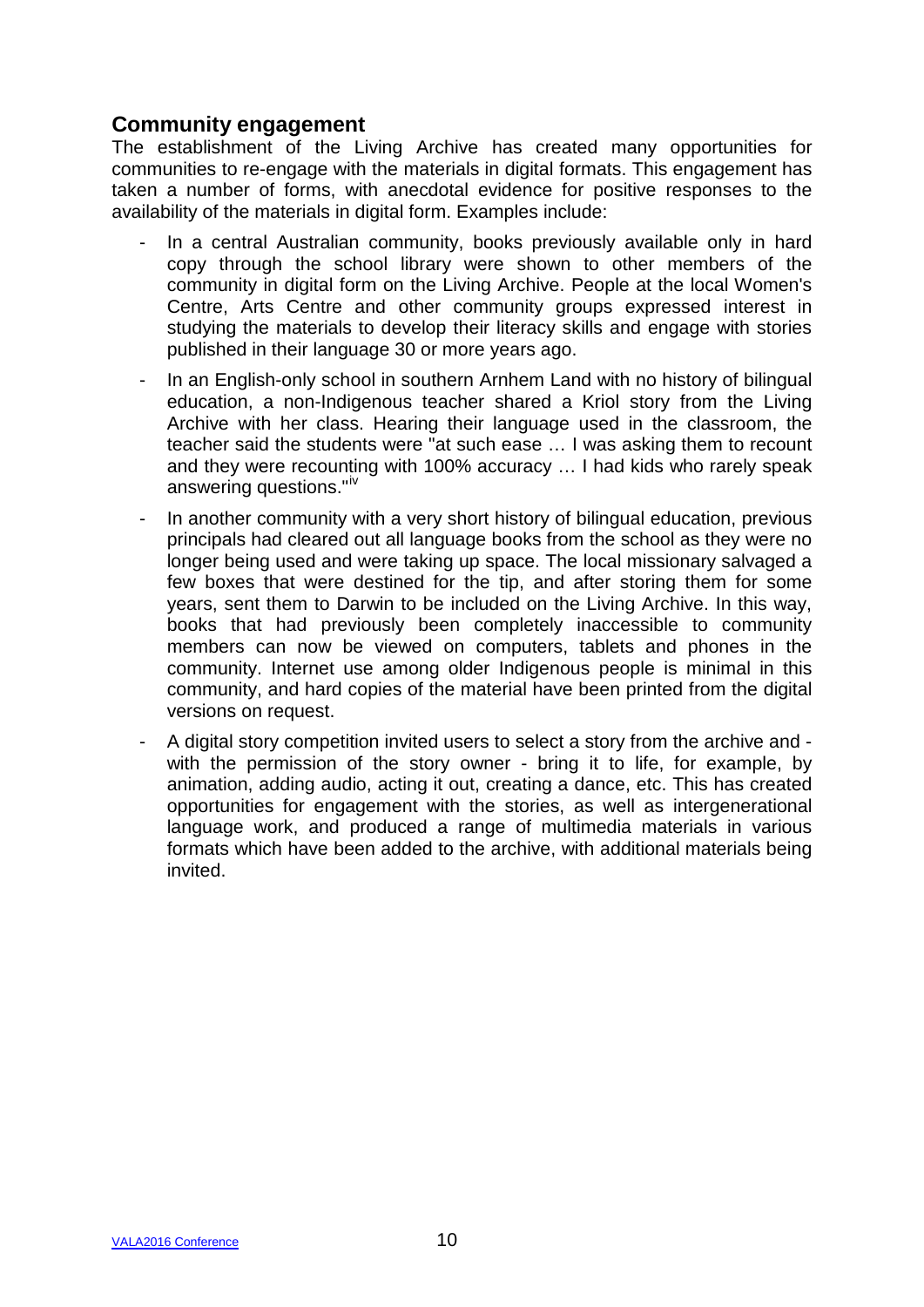| <b>Living Archive of Aboriginal Languages</b>                                                |  |                             |                   |        | Q Search -<br>Search the LAAL collection |  |
|----------------------------------------------------------------------------------------------|--|-----------------------------|-------------------|--------|------------------------------------------|--|
| A digital archive of endangered literature in Indigenous languages of the Northern Territory |  |                             |                   |        |                                          |  |
| <b>备 Home</b>                                                                                |  | $\mathbf{\mathsf{P}}$ Place | <b>B</b> Language | Author | <b>N</b> Books                           |  |
| # Home > @ Map                                                                               |  |                             |                   |        |                                          |  |



The Living Archive of Aboriginal Languages is a digital archive of endangered literature in Australian Indigenous languages fr

### Click on the map to start looking at books

Click here to watch a short video demonstrating how to use

**Figure 1**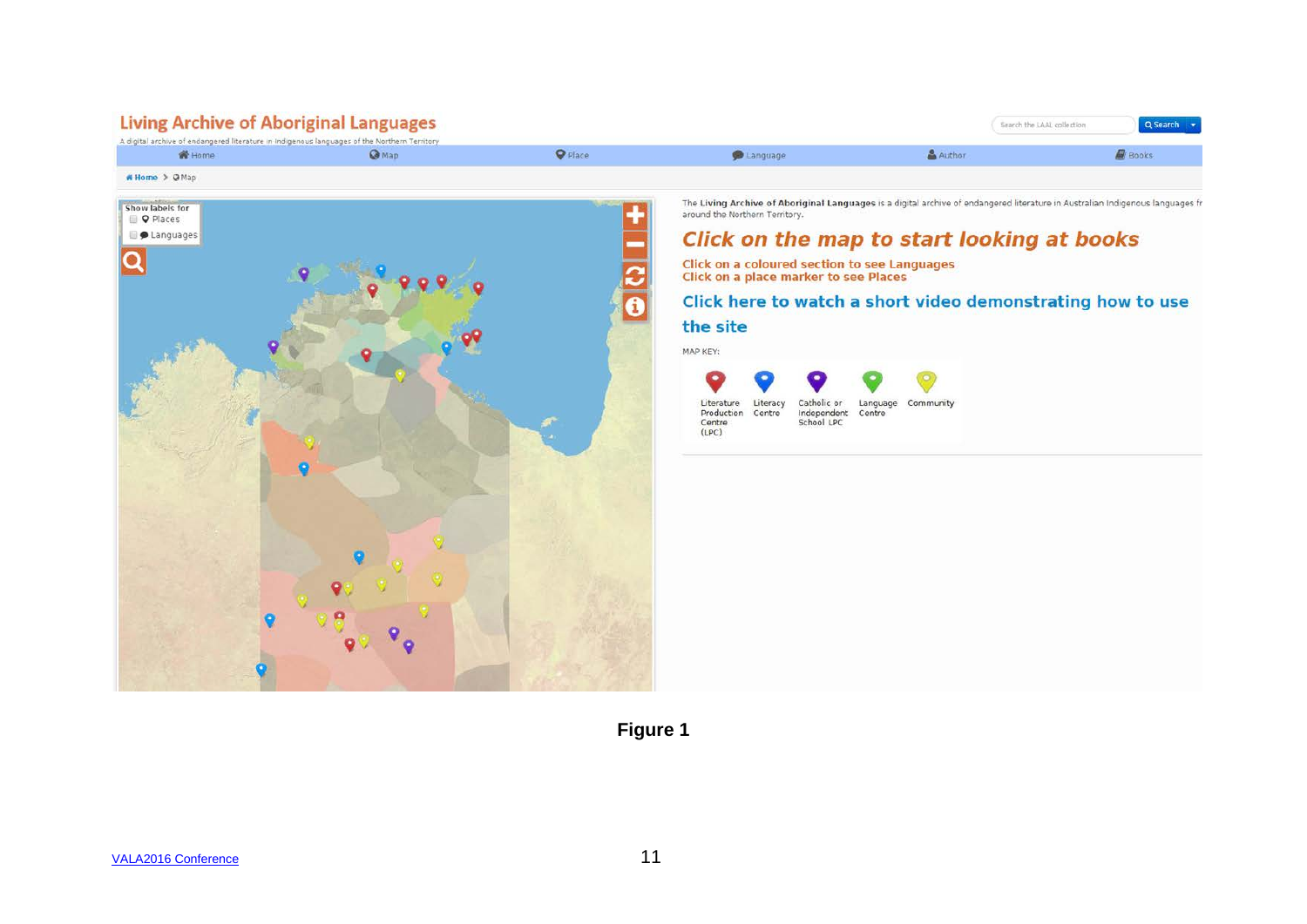

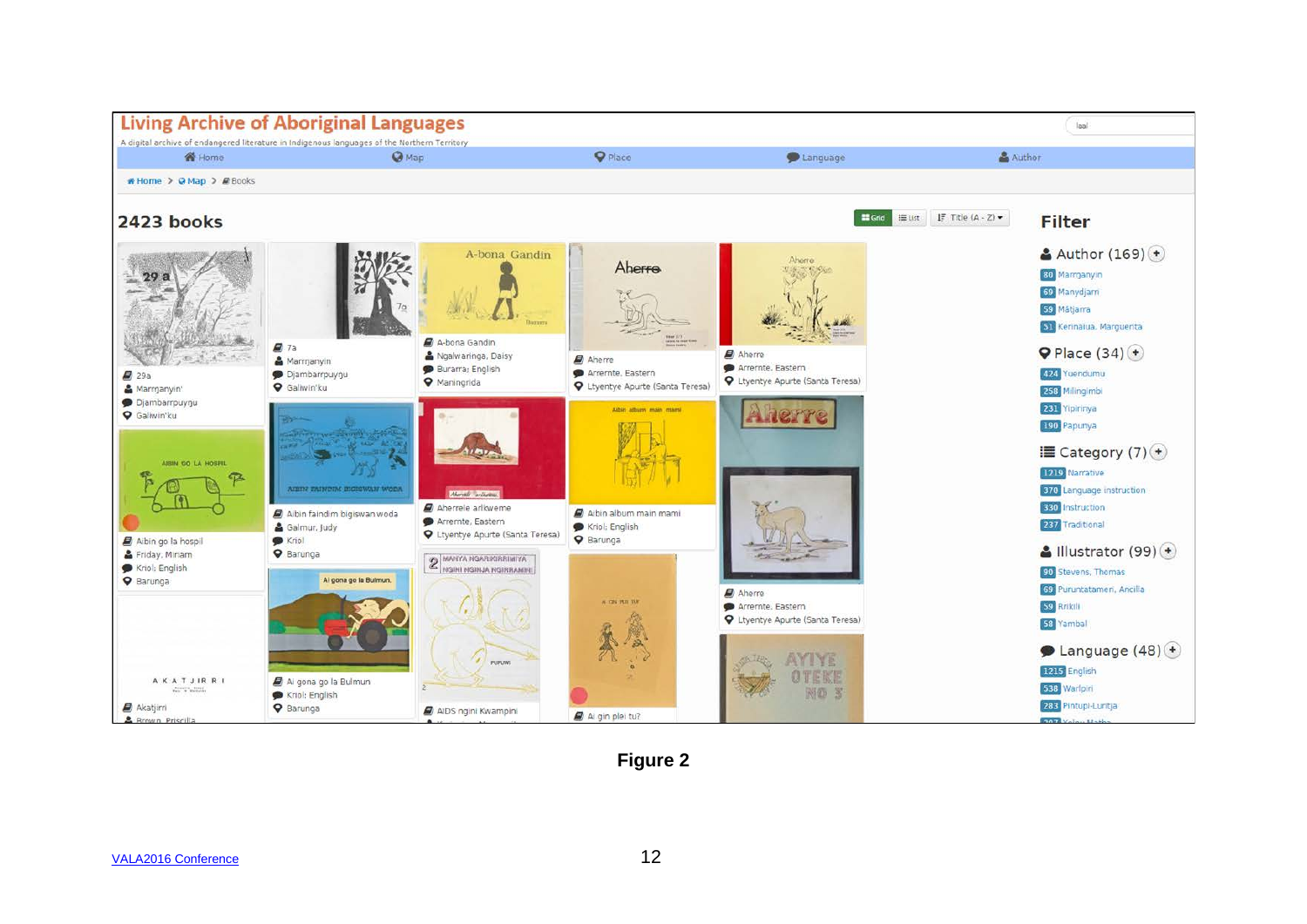# **Conclusion**

The *Living Archive of Aboriginal Languages* project serves as a rich case study, demonstrating how academic libraries can work with researchers to support the archiving of cultural heritage. In this instance, the cultural heritage brought with it unique challenges relating to digitisation processes – language and non-standard language characters, multiple text variations – as well as other issues to do with metadata and familiarity with the technology.

Collaboration between University academics, project staff and CDU Library staff has resulted in the development of an innovative online resource containing valuable materials from endangered languages in the Northern Territory. Some of the lessons learned from this collaboration between the University Library and the academic team in preserving and providing access to materials of cultural heritage may be useful to other libraries seeking to address similar issues.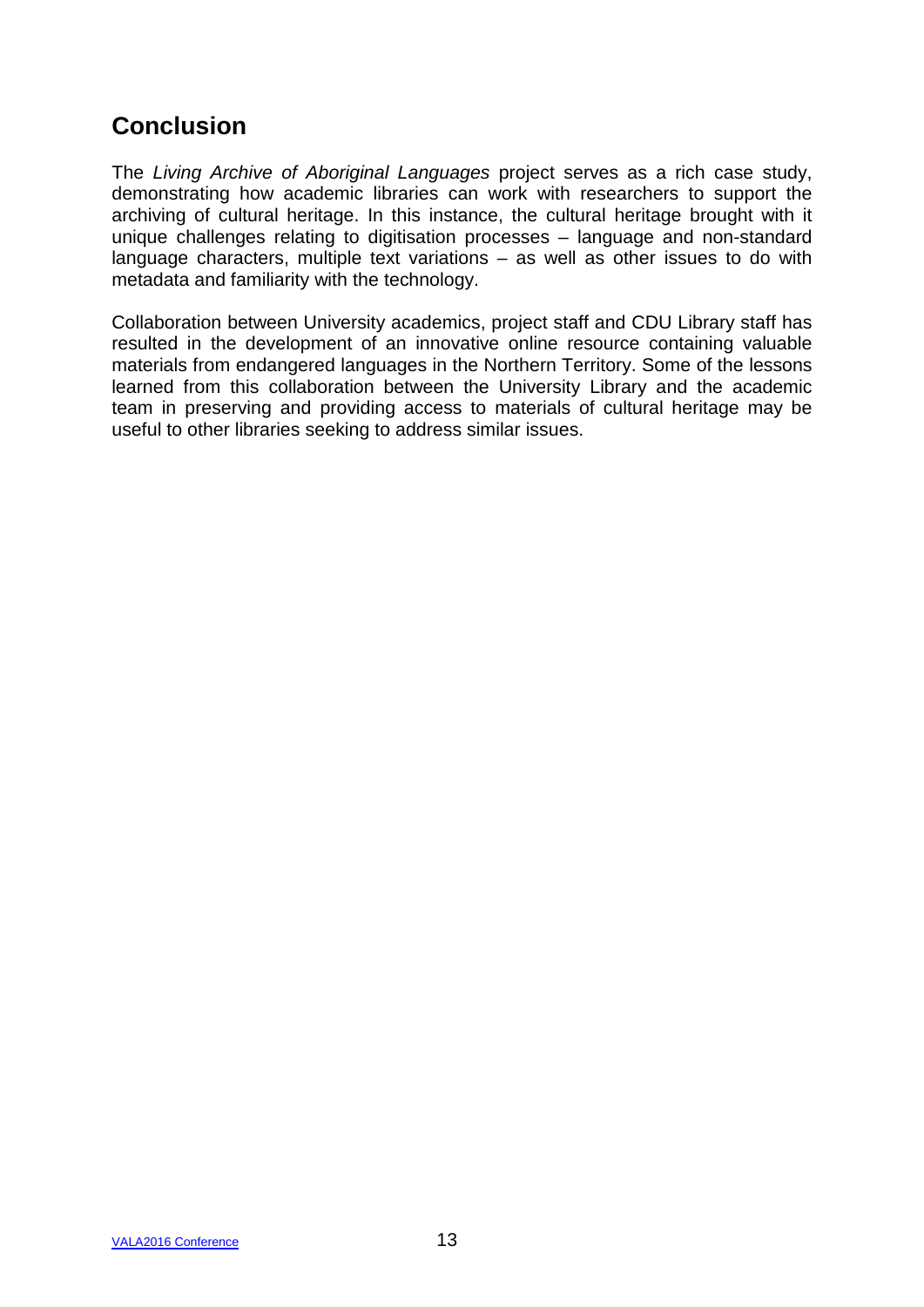## **References**

Australian Bureau of Statistics 2015, *3101.0 Australian Demographic Statistics*, Dec 2014, viewed 5 September 2015, [http://www.abs.gov.au/ausstats/abs@.nsf/mf/3101.0/.](http://www.abs.gov.au/ausstats/abs@.nsf/mf/3101.0/)

Australian Society for Indigenous Languages, n.d., *Does your computer type Aṉangu and Yolŋu?*, viewed 12 September 2015, [http://www.ausil.org.au/node/3719.](http://www.ausil.org.au/node/3719)

Bird, S & Simons, G 2003, 'Seven dimensions of portability for language documentation and description', *Language*, Vol. 79, no. 3, pp. 557-582.

Bow, C, Christie, M & Devlin, B 2014, 'Developing a Living Archive of Aboriginal Languages', *Language Document & Conservation*, vol. 8, pp. 345–360.

Christie, M 2005, 'Aboriginal knowledge traditions in digital environments', *Australian Journal of Indigenous Education*, vol. 34, pp. 61–66, viewed 6 September 2015, <http://www.atsis.uq.edu.au/ajie/index.html?page=45653>

Christie, M, Devlin, B & Bow, C 2014, 'The birth of the living archive: an emerging archive of Australian Aboriginal languages and literature'. *Archifacts: Journal of the Archives and Records Association of New Zealand*, October 2014, pp. 48-63.

First Languages Australia 2015, *Nyidbarriya: National Indigenous Languages Collections Strategy*, viewed 14 September 2015, <http://www.firstlanguages.org.au/projects/collections.html>

McGill, J 2008, 'Helping to keep culture strong: Northern Territory Library's award winning Indigenous Library Program', paper presented at *dreaming08, 2008 ALIA Biennial Conference*, 2-5 September, Alice Springs, view 5 September 2015, <http://conferences.alia.org.au/alia2008/papers/pdfs/321.TT.pdf>

Nakata, M 2007, 'Indigenous digital collections', *Australian Academic and Research Libraries*, vol. 38, no. 2, pp. 99-110.

Northern Territory Government, Department of Arts and Museums, Northern Territory Library 2015, *Remote Indigenous Public Internet Access*, viewed 5 September 2015,

[http://artsandmuseums.nt.gov.au/northern-territory-library/programs-and](http://artsandmuseums.nt.gov.au/northern-territory-library/programs-and-projects/ripia)[projects/ripia](http://artsandmuseums.nt.gov.au/northern-territory-library/programs-and-projects/ripia)

Northern Territory Government, Department of Local Government and Community Services 2015, *Guide to Aboriginal languages in the Northern Territory*, viewed 5 September 2015,

http://www.ais.nt.gov.au/ data/assets/pdf file/0016/6541/AIS Languages in NT.pdf

United Nations 2007, *General Assembly Adopts Declaration on Rights of Indigenous Peoples*, viewed 6 Sep 2015, [http://www.un.org/press/en/2007/ga10612.doc.htm.](http://www.un.org/press/en/2007/ga10612.doc.htm)